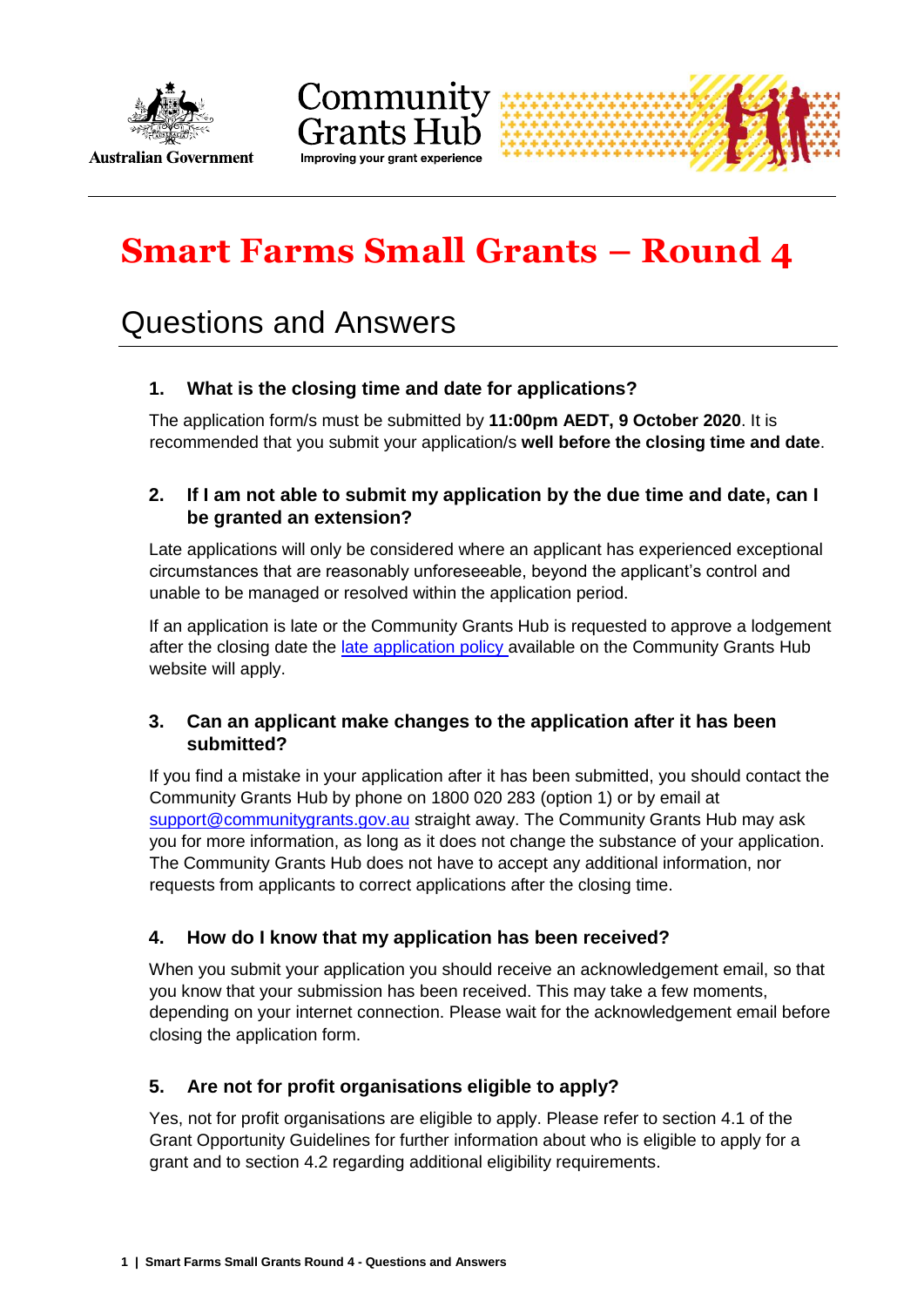# **6. What attachments do I need to include in my application?**

A requirement for the funding round is that a budget attachment, as specified in the guidelines section 7.1, **must** be provided with your application (using the mandatory templates available as part of the grant opportunity documents available on the GrantConnect and the Community Grants Hub websites).

There are instructions in the application form to help you. Only attach the documents you have been asked to include.

# **7. How much funding is available for this program?**

A total of \$43.5 million is available for Smart Farms Small Grants in six rounds over six years (2017–18 to 2022–23). The first round opened for applications in October 2017. The then Minister for Agriculture and Water Resources approved 77 Round 1 applications in July 2018. The second round opened 13 November 2018 and the then Minister for Agriculture and Water Resources approved 110 projects totalling \$9.246 million in March 2019. The third round opened for applications in October 2019 from which the Minister for Agriculture, Drought and Emergency Management approved 113 projects totalling \$5.03 million (GST exclusive).

# **8. What is the purpose of Smart Farms Small Grants?**

Smart Farms Small Grants support sustainable production, productivity and best practice natural resource management to protect and improve soil, biodiversity and vegetation. Smart Farms Small Grants supports adoption of best practice methods that have been tried and tested.

# **9. What can Smart Farms Small Grants be used for?**

For projects contributing to Outcome 1 or both Outcomes 1 and 2, eligible project activities will undertake, demonstrate or extend sustainable agriculture practices that are already, or are emerging as, best practice for industries or regions relevant to the project but that may not yet be widely adopted. For more information on eligible and ineligible project activities please refer to section 5 of the Grant Opportunity Guidelines.

# **10. How do the Future Drought Fund Natural Resource Management (NRM) Drought Resilience Program - Grants differ from Smart Farms Small Grants?**

- The Future Drought Fund is focussed specifically on building economic, social and environmental resilience to future drought.
- The Future Drought Fund NRM Drought Resilience Program Grants goes beyond current best practice and encourages innovation, transformation, experimentation and safe fail (not business as usual). The Future Drought Fund NRM Drought Resilience Program - Grants supports experimentation which may be placed earlier along the innovation curve than those which are prioritised by Smart Farms Small Grants round 4.

# **11. Can I apply for funding for the same project from both the Future Drought Fund Natural Resource Management (NRM) Drought Resilience Program - Grants and from Smart Farms Small Grants?**

No. However you may apply for funding from either the Future Drought Fund NRM Drought Resilience Program - Grants or the Smart Farms Small Grants round 4 for different projects.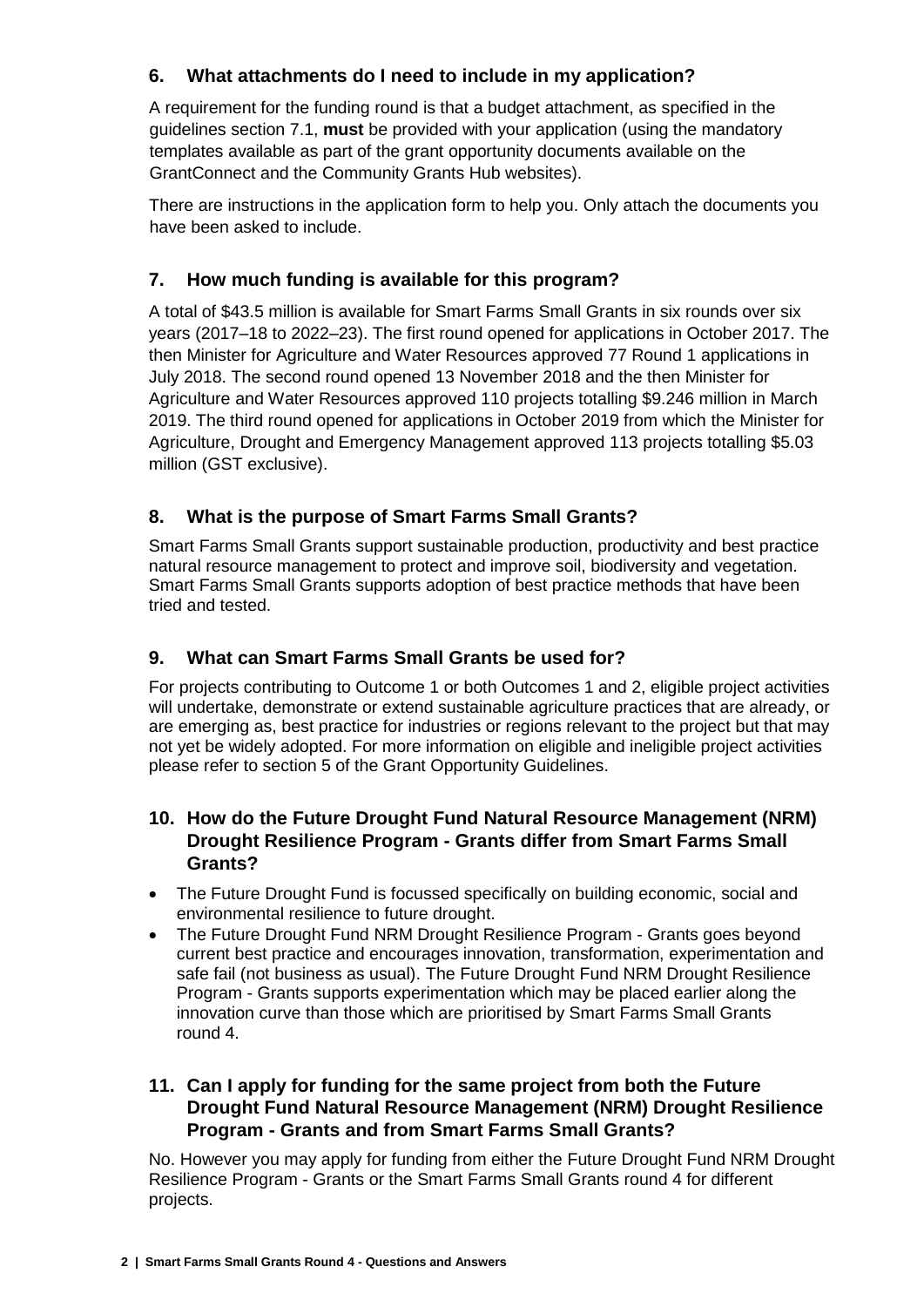# **12. Is the funding available to replicate work that has occurred in the area where my farm is located?**

The section 5.1 Eligible grant activities of the Smart Farms Small Grants round 4 Guidelines state that projects cannot be duplicative of previous work, nor can they be activities that have already commenced. However, projects of a similar nature may be undertaken if they occur in a different area/region or industry and add value.

# **13. Are research projects eligible for funding?**

No. Smart Farms Small Grants is focused on on-ground delivering of tools and practices to improve the sustainable management of natural resources, not to fund basic or stand alone research. Some demonstration and trial work would likely be eligible, and there are some examples under section 5 of the Grant Opportunity Guidelines.

# **14. What is a consortium?**

A consortium is two or more organisations who are working together to combine their capabilities when developing and delivering a grant activity.

A lead organisation must be an incorporated body which is able to enter into the Grant Agreement. If you submit a joint application, you must nominate a lead organisation for the application. The lead organisation for the project will, if your application is successful, sign the Grant Agreement, receive the funding and take legal responsibility for performing the activities and meeting the outcomes of the Grant Agreement.

# **15. Would the department prefer a consortium (joint) arrangement?**

Individual and consortia/joint applications will be considered equally.

# **16.I have an idea for a project for the Smart Farms Small Grants Round. Can the department provide me with advice about my planned activities whether they meet the grants objectives?**

During the application process, the department cannot provide advice to potential applicants about specific project ideas. This includes making any comments about the merit of a project or any of the planned activities and whether they meet the program objectives. This is to ensure that the process remains fair and impartial, not advantaging one applicant above another.

# **17.What are the contract conditions for this grant?**

A copy of the Terms and Conditions for the Grant Agreement is included as part of the grant opportunity documents available on the GrantConnect and the Community Grants Hub websites.

#### **18.When will I know the outcome of my application?**

You will be notified of the outcome of your application in writing, at the end of the selection process. For probity reasons, to treat all applicants fairly and equally, it is not possible to give you information about the status of individual applications during the assessment process.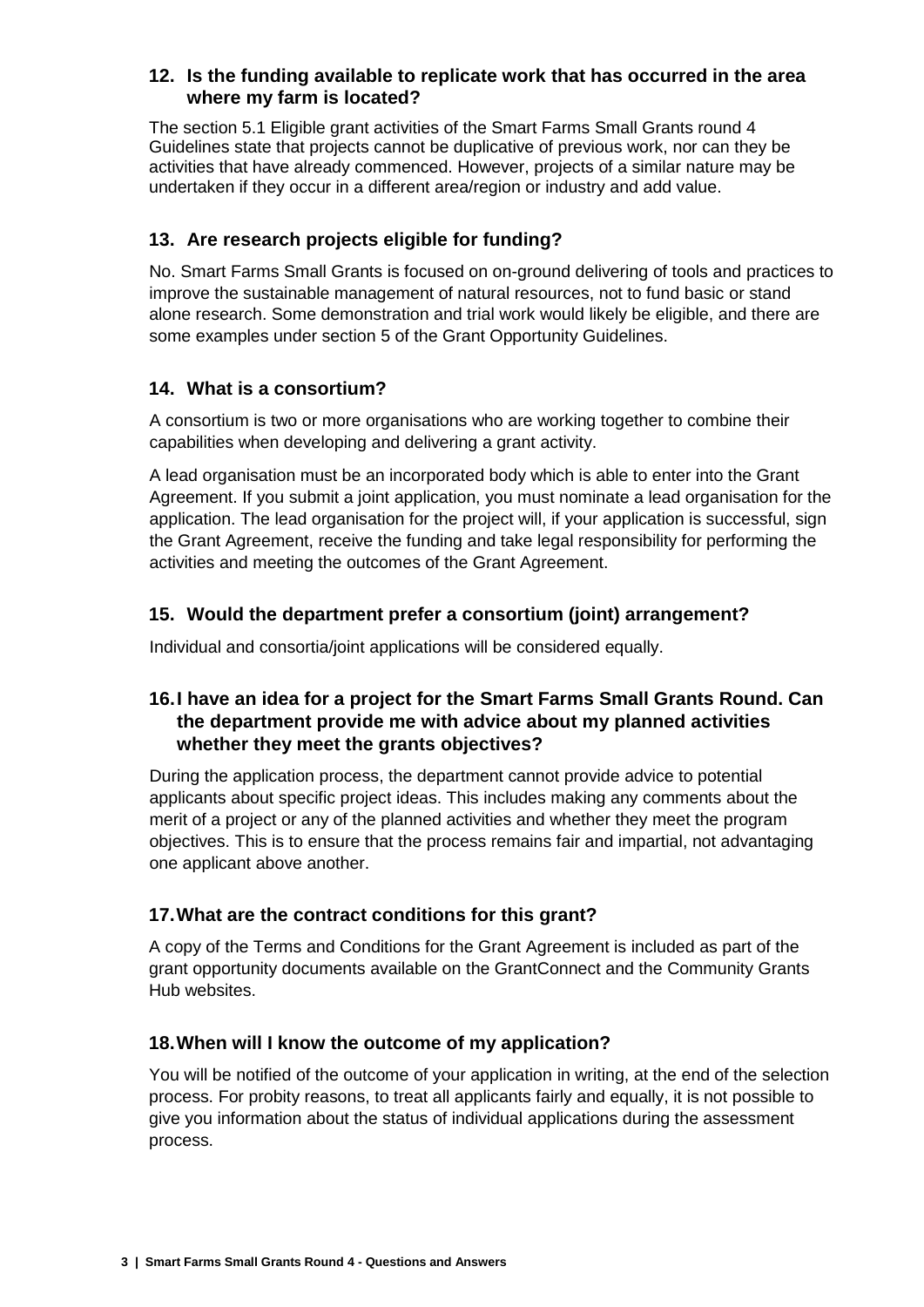# **19.Where should I go for further information?**

If you have any questions, please call 1800 020 283 (option 1) or Text Telephone / Teletype Terminal / TeleTyperwriter (TTY) 1800 555 677 or email [support@communitygrants.gov.au.](mailto:support@communitygrants.gov.au) The Community Grants Hub will respond to emailed questions within five working days.

### **20.What feedback will be available for this funding round?**

A feedback summary will be published on the Community Grants Hub website to provide all applicants with easy to access information about the assessment process and the main strengths and areas for improving their applications.

Individual feedback will be available on request. The process for requesting individual feedback will be included in the letter advising of the outcome of your application.

# **21.What is a project sponsor?**

A project sponsor is a legal entity who chooses to apply on behalf of an individual or an organisation that cannot do so themselves because they are not an eligible legal entity. Please check the Grant Opportunity Guidelines section 4.4 for sponsor eligibility. If the application is successful, the sponsor is responsible for the project meeting the Grant Agreement obligations but is not directly involved in the on-ground delivery of the project.

# **22.What is a project contribution?**

A project contribution is the provision of cash or in-kind resources to the project by an applicant or other entities. All contributions are in addition to grant funding.

Cash and/or in-kind contributions must be included in the project budget.

# **23.What is the difference between a 'cash contribution' and an 'in-kind contribution'?**

Collectively, cash and in-kind contributions are known as contributions.

Cash contributions: A cash contribution is the actual money that an individual, group or organisation provides to the project. Cash contributions should be able to be seen as entries into a bank account. This needs to be included as part of the project budget.

In-kind contributions: In-kind contributions are goods, services, equipment loans or labour that others provide to the project. An in-kind contribution may include, for example, contributed 'time' for a project manager, availability of office space, trial land, equipment that would otherwise need to be hired. Applicants should substantiate the value of the inkind contributions based on reasonable market value of the resources brought to the project. This will need to be included as part of the project budget.

#### **24.What are the tax implications of receiving a grant?**

If you receive a grant, you should consider speaking to a tax advisor about the effect of receiving a grant before you enter into a Grant Agreement. You can also visit the [Australian](http://www.ato.gov.au/)  [Taxation Office website](http://www.ato.gov.au/) for more information.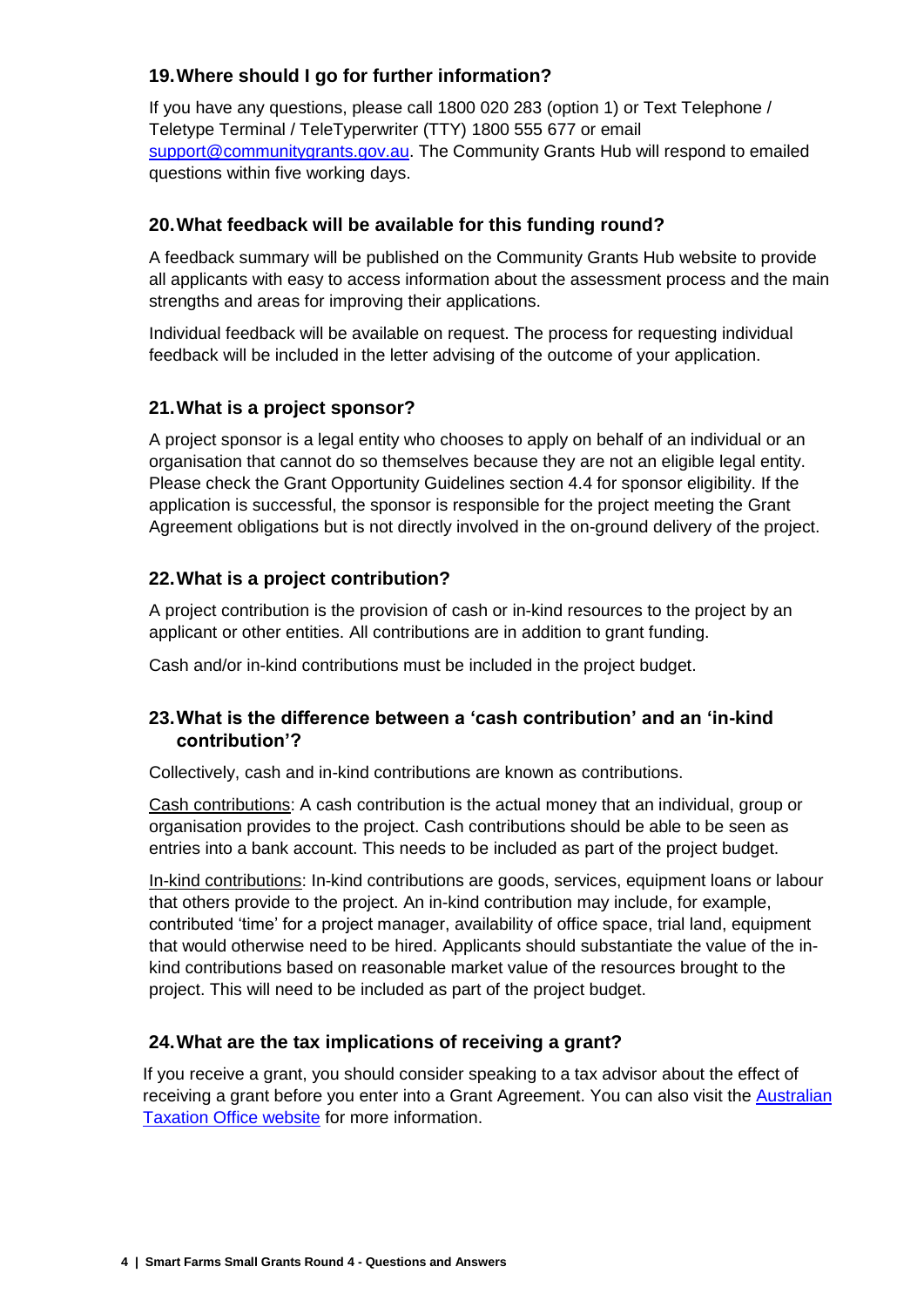# **25.When can I start my project?**

A grantee must not commence work on the project activities before a Grant Agreement is executed with the department as grant money cannot be used for activities that are considered to be the same as ones already underway and/or activities commenced prior to the execution of the Grant Agreement. Payment will not be backdated for activities that commenced before the execution of the Grant Agreement, and no payments will be made unless a Grant Agreement has been executed. Please refer to section 10 of the Grant Opportunity Guidelines: Successful grant applications.

# **26.How will Smart Farms Small Grants be administered?**

Consistent with the whole-of-government change to centralised grants administration, the Community Grants Hub will administer Smart Farms Small Grants Round 3. This includes managing the receipt of applications, advising successful grantees, making all payments, undertaking milestone assessments, and completing project and program acquittal. The Department of Agriculture will conduct the assessment of project proposals – including a Selection Advisory Panel - and will maintain policy responsibility throughout the program.

Details concerning the grant selection process are detailed in section 8 of the Grant Opportunity Guidelines.

# **27. Will it be possible to submit a YouTube video or similar as part of a Smart Farm Small Grants application?**

No. Applicants can only attach the documents that they have been asked to attach, which are detailed in section 7.1 of the Grant Opportunity Guidelines.

# **28.Can individual farmers apply for both Smart Farm Small Grants and Smart Farming Partnerships?**

Yes. Both grant programs are designed to be open to a wide range of applicants.

Successful projects will be selected according to the selection criteria at section 6 of the Grant Opportunity Guidelines. Consideration will be given to the quality of the proposal and the capacity of the applicant to deliver it. The government encourages all applicants, for both Smart Farms grant programs, to consider collaboration and partnerships where appropriate, including with individual farm businesses.

# **29. With respect to fisheries, are Smart Farm Small Grants projects limited to commercial fisheries?**

No, project proposals can be submitted by any type of fishers.

Like all projects, successful fisheries projects will be selected according to the selection criteria at section 6 in the Grant Opportunity Guidelines. The government encourages all applicants to consider collaboration and partnerships between entities, where appropriate, including with individuals.

# **30.Do Smart Farm Small Grants project proposals have to identify their location within a particular region or management unit?**

No. However, project proposal may identify as occurring within a particular region or management unit if the applicants considers the information relevant to the assessment of the proposal.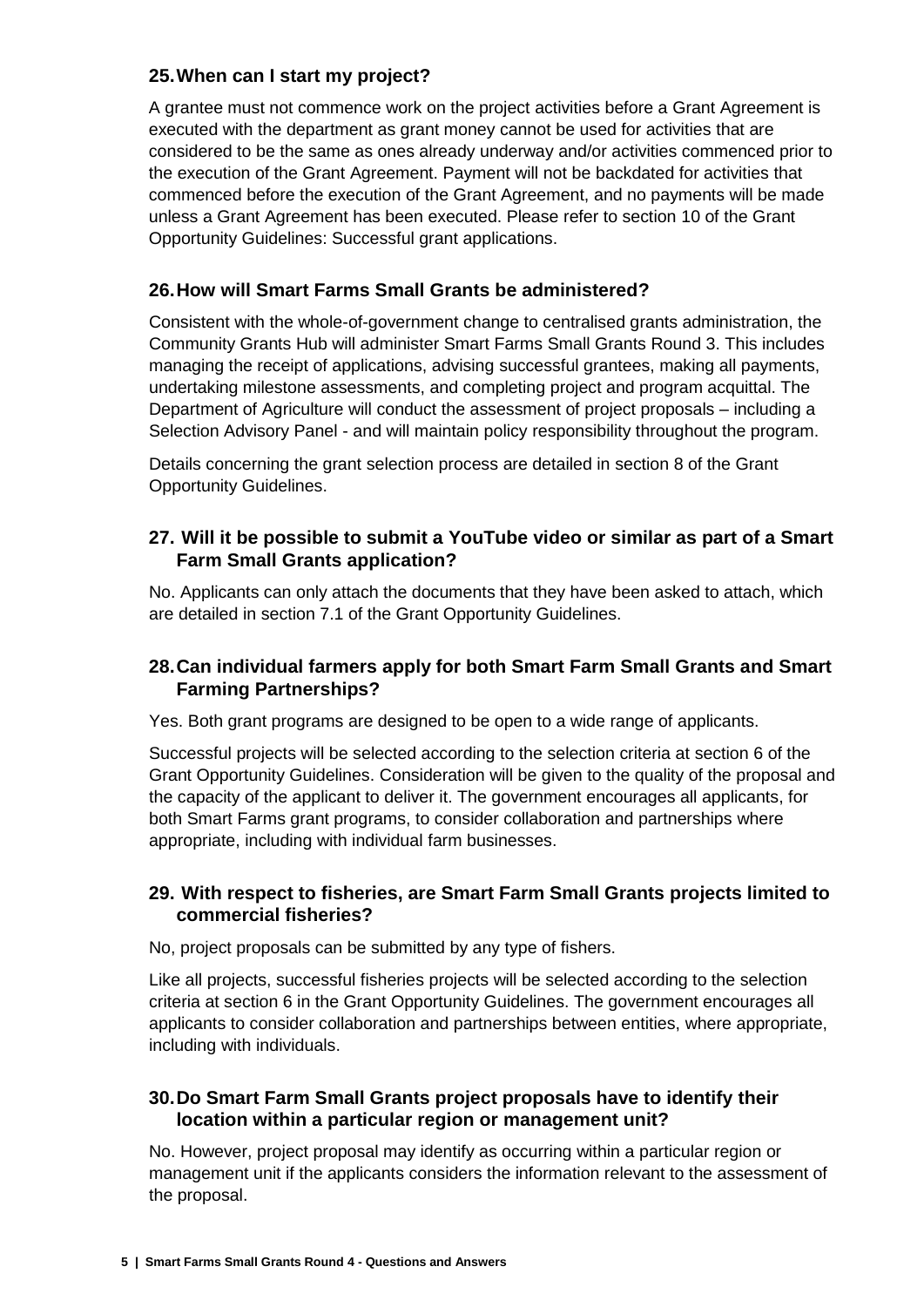# **31.How important is the integration of environmental and agricultural outcomes?**

The National Landcare Program will seek environmental and agricultural outcomes that collectively aim to redress the current decline in the quality of Australia's natural resources and environment. This aligns with the purpose of the Natural Heritage Trust. This is why the National Landcare Program phase two is administered by the environment and agriculture departments who are working closely to ensure that the dual outcomes are delivered.

# **32.Where do urban and peri-urban environments fit under Smart Farm Small Grants? Will all projects have to be on-farm?**

Projects do not have to be on-farm. For full details of eligible entities, projects and natural resources please see section 4 of the Grant Opportunity Guidelines. This may change for future rounds, but the information will always be clear in the relevant guidelines.

# **33.Is there scope for novel approaches to climate change mitigation and adaptation?**

Yes. Innovative approaches that develop and implement new methods are encouraged. These new methods must be supported by robust science and clear evidence. The Australian Government has obligations under international treaties to address climate change. There is scope for activities under Smart Farms Small Grants to help the Australian Government meet these obligations.

# **34.Will reporting on Smart Farm Small Grants projects be done through existing Monitoring Evaluation, Reporting, and Improvement Tool (MERIT) system?**

No. MERIT will not be used for Smart Farms Small Grants projects. The program is administered by the Community Grants Hub who will use their outcome based reporting systems.

# **35.Under Smart Farm Small Grants, is it better to submit a consortium bid?**

Applicants will need to submit the best proposal that they can in order to meet the requirements of the program Grant Opportunity Guidelines and be competitive. It is up to the applicant to determine the best approach to deliver their project. However, forming partnerships with relevant organisations and individuals is encouraged where appropriate.

# **36.Will education activities be considered under Smart Farm Small Grants?**

Yes, provided these activities contribute to the program aims detailed in the Grant Opportunity Guidelines.

#### **37.Will projects that focus only on Outcome 1 be viewed less favourably than those that address both Outcomes 1 & 2?**

Applications will be considered by the Selection Advisory Panel in relation to all other applications.

We have given applicants the option of contributing to only one outcome to allow them to focus their project to address their specific need(s). We have not required applicants to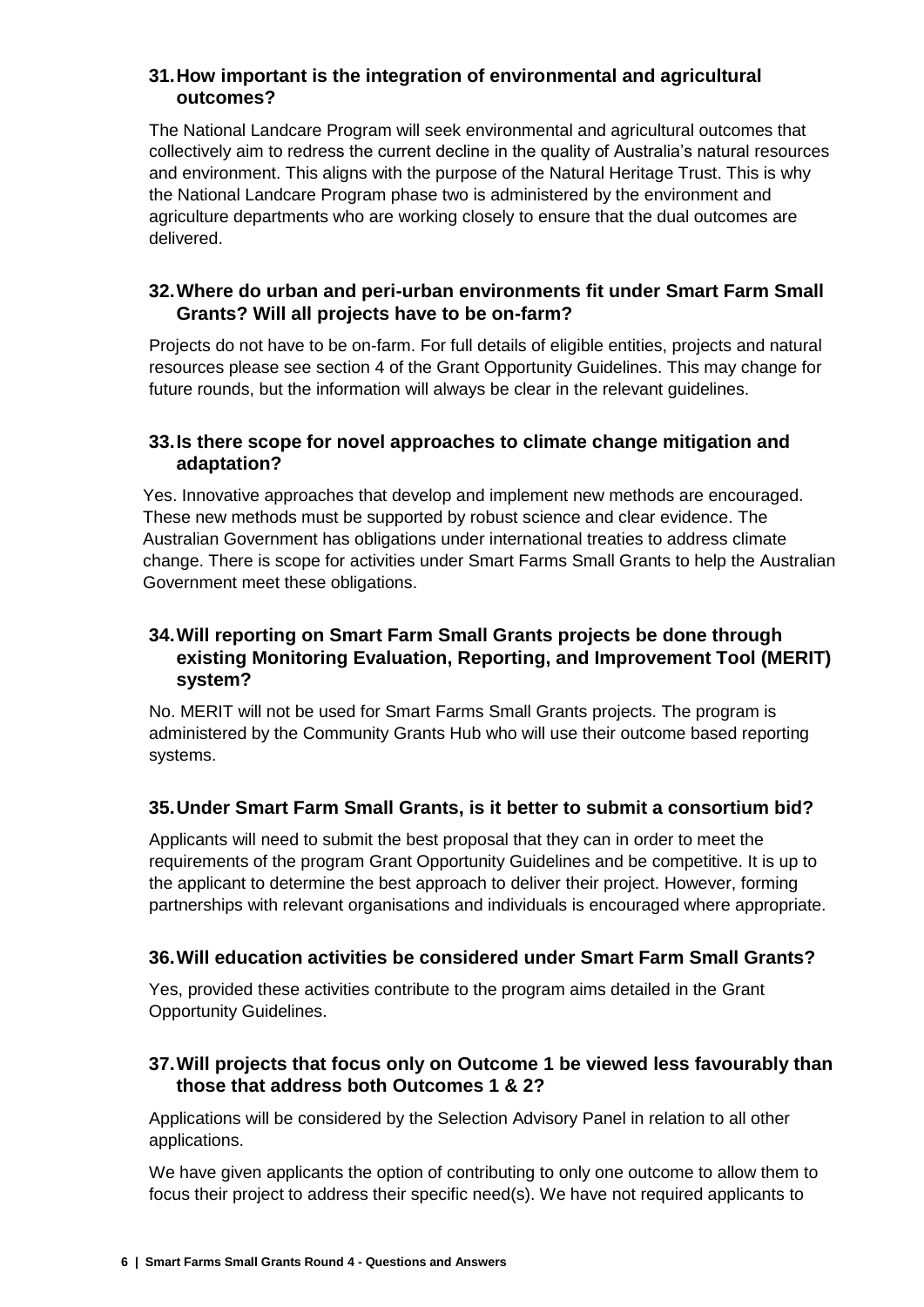focus on two outcomes, therefore, applicants will not be penalised for doing so. All applications will be assessed and scored against the assessment criteria.

In addressing Criterion 2, applicants should note the assessment process will view more favourably those applications which can clearly demonstrate how much and when project activities will contribute to one or both outcomes, and not just demonstrate that it will contribute to a greater number of outcomes. In addressing Criterion 3, applicants should also note that a project which delivers against two outcomes may provide better value for money than a project that does not, but this is not necessarily the case. A tightly targeted project focussing on one outcome may be more suitable for public funding than another more expensive project focussing on two outcomes.

# **38.What are the acquittal requirements? Specifically is an independent audit required?**

The Grant Agreement requires grantees to maintain records of expenditure of the grant and submit a financial report on completion of the project. We don't anticipate that there will be a requirement for an independent audit for the final financial report. The project final report is to include:

- A financial statement covering receipt, holding, expenditure and commitment of the grant over the term of the project, including a reconciliation against the project budget.
- A report of the receipt of any cash or in-kind contributions (including the grantees own contributions) over the term of the project, or, if other contributions were not received as budgeted, an explanation of actions taken by the grantee in response to this shortfall.
- A financial declaration that includes a certification from the grantee stating that the entirety of the funds (including any interest earned) were spent for the project and in which the grantee is required to declare unspent funds. The declaration must be signed and certified by either the Board, the Chief Executive Officer, the Chief Financial Officer or an authorised officer with authority to do so verifying that the funding was spent on the project in accordance with the Grant Agreement. Giving false or misleading information in such a declaration is a serious offence under section 137.1 of the *Criminal Code Act 1995* (Cth).

# **39.Does the set-up and implementation of several best practice farming demonstrations meet the criteria for Outcome 1 as being "on farm"?**

Yes

# **40.What were the policy/ policies behind the Smart Farms program being established?**

Smart Farms is the principal agricultural component of the National Landcare Program which aims to protect, conserve and provide for the productive use of Australia's water, soil, plants and animals and the ecosystems in which they live and interact, in partnership with industry, communities and other governments. Industry implementation of best practice sustainable agriculture also assists Australia to meet its obligations under international treaties including those about climate change, desertification, biological diversity and fish stocks.

For further information about the National Landcare Program, please refer to section 2 of the Grant Opportunity Guidelines.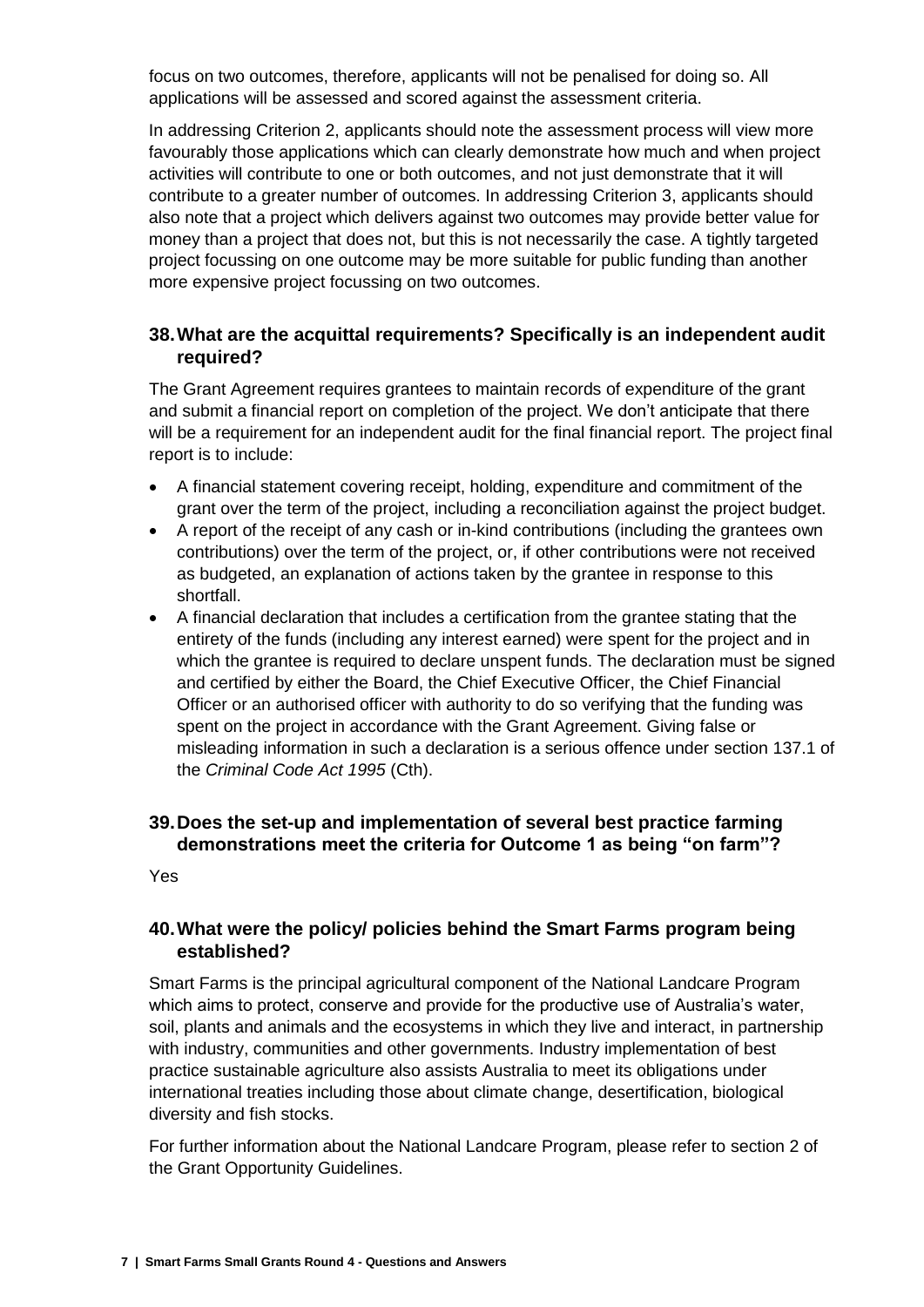# **41.Was there a "white paper" regarding the Smart Farms program?**

There was no "white paper" regarding Smart Farms.

#### **42.What are the outcomes that the Smart Farms Small Grants are wanting to achieve? Are they specific of soil, water, vegetation objectives that the department is wanting to achieve through this grant? Both on farm and off farm?**

The purpose and outcomes of Smart Farms Small Grants are described at section 2 of the Grant Opportunity Guidelines.

# **43.Which international obligations will these grants assist Australia to meet?**

In the Grant Opportunity Guidelines, footnote 7 explains which international obligations the Smart Farms Small Grants will assist Australia to meet. These include under (but not limited to) the: *Environment Protection and Biodiversity Conservation Act 1999 (Cth)* and *Australia's Biodiversity Conservation Strategy 2010-2030, Convention on Biological Diversity, United Nations Framework Convention on Climate Change (including the Paris Agreement), United Nations Convention to Combat Desertification; Ramsar Convention on Wetlands, the Convention Concerning the Protection of World Cultural and Natural Heritage,* the *United Nations Convention on the Law of the Sea* and the *United Nations Fish Stocks Agreement*.

### **44.What problems are the Department of Agriculture wanting to solve through the successful completion of the grants?**

The Australian Government's policy purpose for Smart Farms Small Grants is to support land manager practice change to deliver more productive and profitable agriculture, fishing, aquaculture and forestry industries; protect Australia's biodiversity; protect and improve the condition of natural resources (in particular on-farm soils, water and vegetation); and assist Australia meet its international obligations.

Please refer to section 2 of the Grant Opportunity Guidelines for more information about the purpose of the Smart Farms Small Grants.

# **45.The Department of Agriculture mentions improving the condition of soils, water, vegetation and biodiversity - are their specifics or methods that the department deems best to do this?**

The grant money must be used for project activities that mainly contribute to achieving at least one of the outcomes described at section 2 of the Grant Opportunity Guidelines. Please refer to section 5.1 of the Grant Opportunity Guidelines for examples of eligible project activities for Smart Farms Small Grants funding.

# **46.Is there copy of the Smart Farming Inquiry into Agricultural Innovation House of Representatives Standing Committee on Agriculture and Industry?**

A copy of Smart Farming Inquiry into Agricultural Innovation - House of Representatives Standing Committee on Agriculture and Industry can be found on the [Parliament of](https://www.aph.gov.au/Parliamentary_Business/Committees/House/Agriculture_and_Industry/Agricultural_innovation)  [Australia](https://www.aph.gov.au/Parliamentary_Business/Committees/House/Agriculture_and_Industry/Agricultural_innovation) website.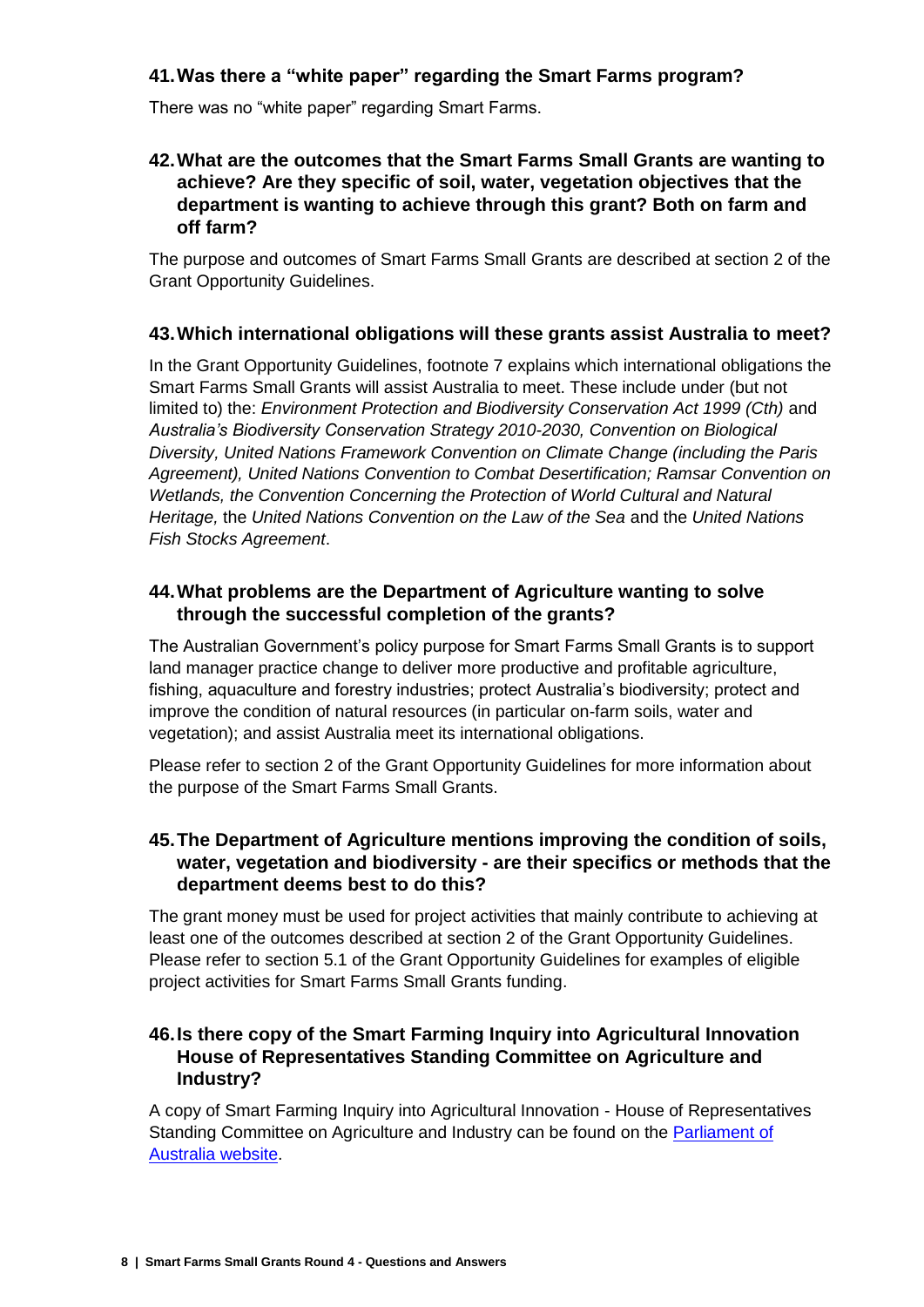**47.What is considered best practice by the department? How do I demonstrate the method I will be doing/ using/ implementing is best practice for maintaining/ improving Australia's soil, water and vegetation resources and sustainable use of biodiversity?**

Best practice is situational, it is up to the applicant to demonstrate that what they propose is best practice through the use of robust scientific evidence.

As set out in section 2.3.1 of the Guidelines, for applications for projects contributing to Outcome 1, eligible project activities will lead to increased adoption of best practice sustainable agriculture. Undertaking activities that directly improve eligible natural resources and improve on-farm adoption of best practice sustainable agriculture. These could be practices that:

- have been recently developed through research
- have become viable through changing conditions
- have been successful in other regions or under different conditions
- will assist with managing changing conditions
- embrace emerging technologies.

#### **48.How is the department expecting a farmer to increase the knowledge, awareness and skills to sustainably manage our soil, water and vegetation of others?**

It is up to the applicant to demonstrate how their proposed project will increase farming, forestry and fishing communities' knowledge, awareness and skills to adopt sustainable natural resource management best practice. In so doing the project will contribute to the program purpose and outcomes set out in section 2 of the Grant Opportunity Guidelines.

#### **49.Which general administration costs are able to be funded under the grant?**

General administration of the grant can include project management costs, accounting and auditing fees, report drafting and consumables related to the project (e.g. printer toner).

General administration of the grant cannot be used to subsidise the general ongoing administration costs of your organisation and excludes expenses not directly related to delivering the project, such as office rent, phone, receptionist, utilities, insurance and the costs of developing this application.

NOTE: that the last column of the budget table gives a percentage of the total project funding that you are allocating to the project activity, this includes cash and in kind cocontributions. General administration of the project should not exceed 10 per cent without justification.